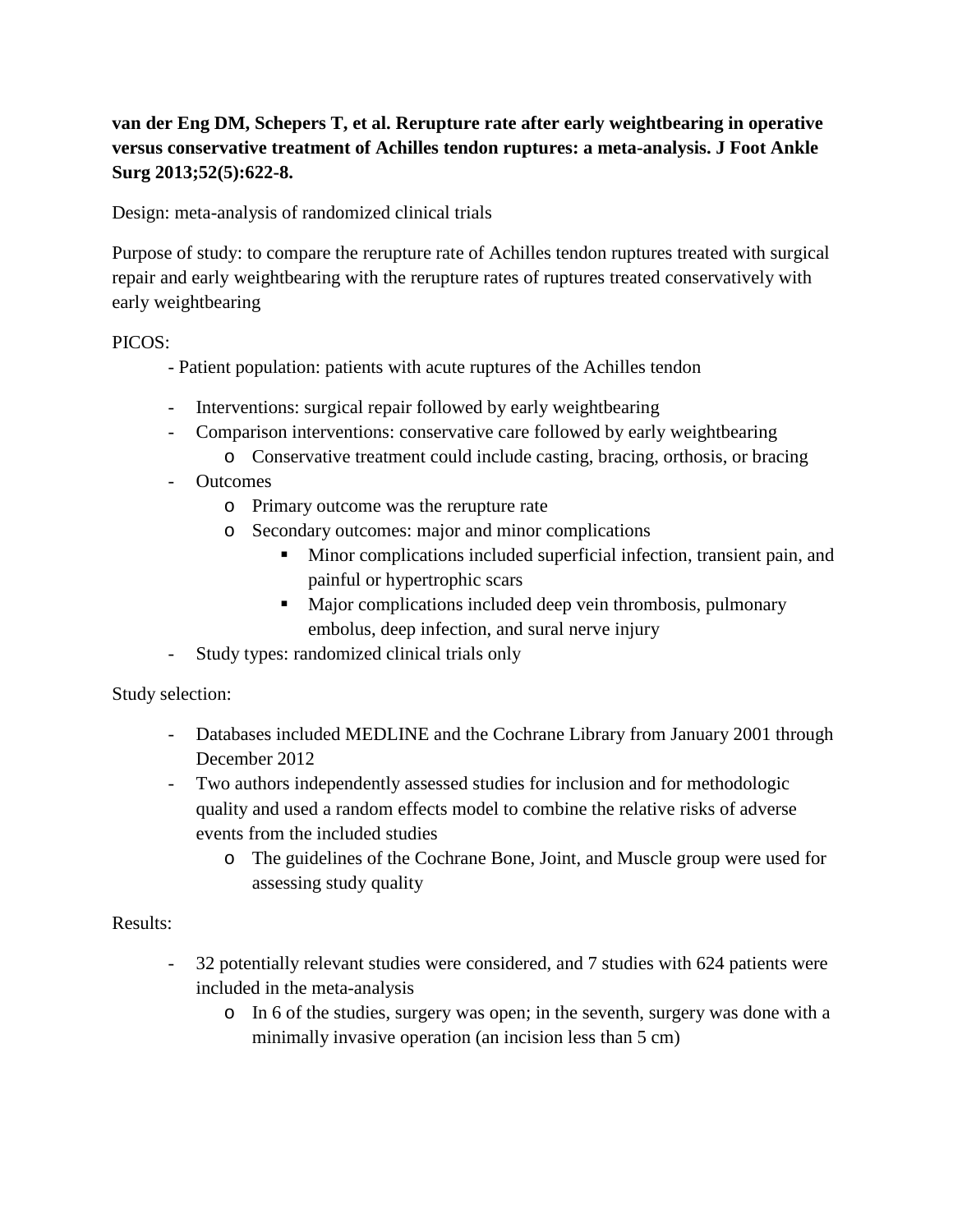- All 7 studies reported rerupture dates, and the authors analyzed separately studies with early weightbearing (before 4 weeks, n=4) and later weightbearing (after 4 weeks,  $n=3$ )
	- o In both early and late weightbearing, there were no statistical differences in rerupture rates between operative and conservative treatment; the pooled risk ratios for rerupture had 95% confidence intervals which included the null value of 1.0
	- o In the pooled analysis of all 7 studies, the rerupture rate was lower for operated than for conservative interventions, but again the 95% confidence interval included the null value of 1.0
		- That is, the pooled risk ratio for rerupture for all 7 studies was 0.50, with 95 confidence interval from 0.25 to 1.0
- Analysis of complications other than rerupture were divided into major and minor complications as described above
	- o For both major and minor complications, the complication rates were higher for surgery than for conservative treatment, but as with the rerupture rates, the 95% confidence intervals for the risk of complications included the null value of 1.0

Authors' conclusions:

- The present meta-analysis showed no significant differences in rerupture rates between patients treated surgically and those treated conservatively
- No differences were seen in the incidence of minor or major complications after early weightbearing between surgically and nonsurgically treated patients, but for the total group of patients, there were significantly more complications with surgery than with nonoperative treatment; no less than 1 in 6 surgical patients had complications, compared with 1 in 13 conservatively treated patients
- Future randomized trials should be done with greater methodological rigor than in the studies which were available for this analysis, with adequate concealment and blinding of outcome assessors and with large patient numbers

# Comments:

- Most of the studies analyzed in this analysis were also analyzed in an earlier Cochrane Review (Khan 2010), but the conclusions differ
- Khan reported more reruptures with conservative treatment than with surgery
- Khan included some studies published prior to 2000, and this study did not include those studies
	- o However, excluding those earlier studies did not change the effect that Khan calculated for rerupture rates; the rate was still lower with surgical than with operative treatment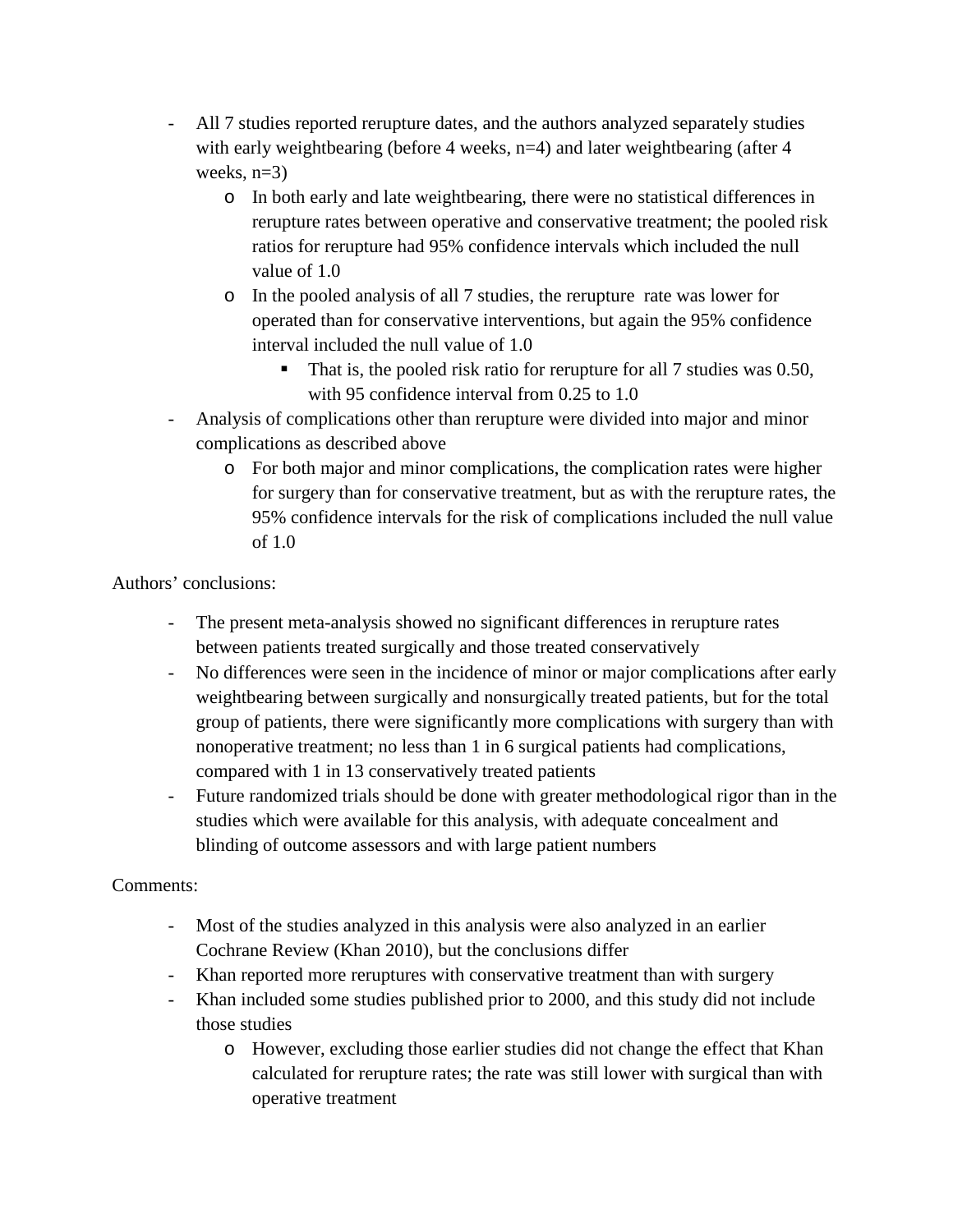- The current meta-analysis used a random effects model rather than the fixed effect model which Khan used in the Cochrane Review, based on a judgment that the studies were heterogeneous and that this was the more appropriate model to use
- The authors used  $I^2$  as a measure of heterogeneity, with values greater than 30% considered heterogeneous
	- $\circ$  This is a fairly low I<sup>2</sup> to consider as heterogeneous, since 50% is more commonly used for this definition
	- o The only rerupture rate for which  $I^2$  was greater than 30% was in Figure 2 where the early weight bearing had a  $I^2$  of 38%; for the late weight bearing and for the 7 studies combined,  $I^2$  was less than 30%, and for all 7 studies it was in fact 0%
- A random effects model will tend to have wider confidence intervals than a fixed effect model, due to assuming that there are two sources of variation among studies rather than only one
	- o A fixed effect model assumes that all variation between studies is due to sampling error (due to chance)
	- o A random effects model assumes that the variation between studies arises from sampling error (as with the fixed effect model) and also from genuine differences between studies such as type of patient, type of operation, severity of case, intensity of conservative treatment, and other unknown factors
	- o This means that a statistically significant result is less likely with a random effects model than with a fixed effect model
- Because the heterogeneity is actually quite low, a fixed effect model would have been a more appropriate choice of analysis, especially since the authors have used the lack of statistical significance (95% confidence intervals including the null value of 1.1) to support the conclusion that rerupture rates are not greater with conservative than with operative treatment
- A fixed effect model analysis of the data in Figure 2 supports the conclusion that for early weight bearing, delayed weight bearing, and for all 7 studies combined, the rerupture rate is lower with surgery than with nonoperative treatment

|                                                                                      |                          | <b>Operative</b> |     | Conservative        |     |        | <b>Risk Ratio</b>               | <b>Risk Ratio</b>                                            |
|--------------------------------------------------------------------------------------|--------------------------|------------------|-----|---------------------|-----|--------|---------------------------------|--------------------------------------------------------------|
|                                                                                      | <b>Study or Subgroup</b> |                  |     | Events Total Events |     |        | Total Weight M-H, Fixed, 95% CI | M-H, Fixed, 95% CI                                           |
|                                                                                      | Costa 2006               |                  | 20  |                     | 19  | 4.7%   | 1.90 [0.19, 19.27]              |                                                              |
|                                                                                      | Metz 2008                |                  | 41  | 6.                  | 39  | 28.3%  | $0.32$ [0.07, 1.48]             |                                                              |
|                                                                                      | Moller 2001              |                  | 59  | 11                  | 53  | 53.4%  | $0.08$ $[0.01, 0.61]$           |                                                              |
|                                                                                      | Willits 2010             |                  | 62  | 3                   | 65  | 13.5%  | 0.70 [0.12, 4.04]               |                                                              |
|                                                                                      | Total (95% CI)           |                  | 182 |                     | 176 | 100.0% | $0.32$ [0.14, 0.73]             |                                                              |
|                                                                                      | Total events             |                  |     | 21                  |     |        |                                 |                                                              |
| Heterogeneity: Chi <sup>2</sup> = 4.81, df = 3 (P = 0.19); $P = 38\%$<br>0.01<br>0.1 |                          |                  |     |                     |     |        |                                 |                                                              |
| Test for overall effect: $Z = 2.72$ (P = 0.007)                                      |                          |                  |     |                     |     |        |                                 | $100^{\circ}$<br>10<br>Favours operative Favours coservative |

- - This analysis of the top of Figure 2 shows that the pooled risk ratio for the four studies is 0.32 with confidence intervals from .014 to 0.73, which excludes the null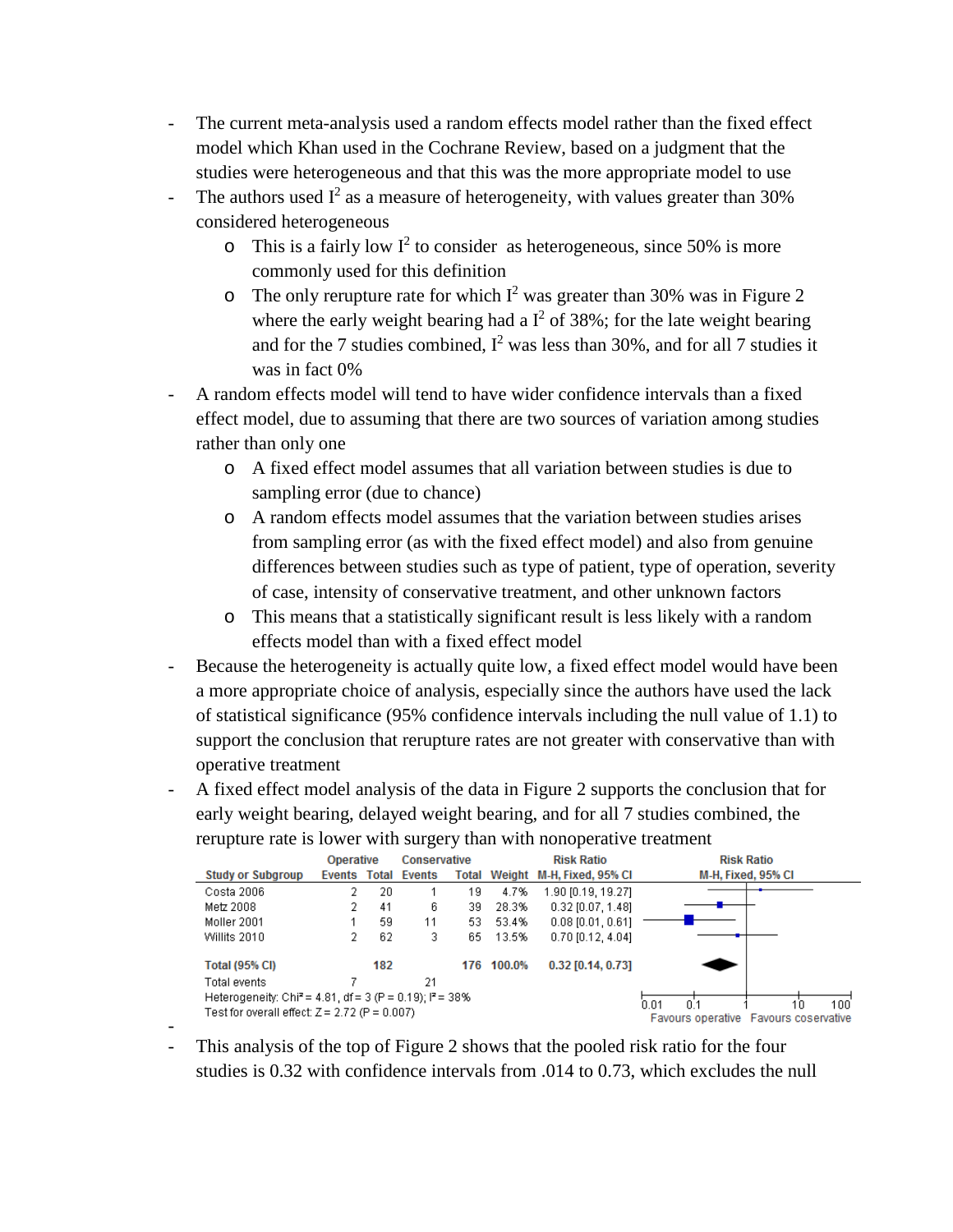value of 1.0 as reported by the authors, whose risk ratio of 0.40 had confidence intervals from 0.12 to 1.32

- For the second part of Figure 2, the three delayed weight-bearing studies, the fixed and random effects models are very similar
- However for the 7 studies combined, the fixed effect model has a lower risk of rerupture with operative than with nonoperative treatment, with a risk ratio of 0.43 and a 95% CI from 0.23 to 0.78, even though the total number of events analyzed (14 out of 290 with operative and 32 out of 286 with conservative) is identical between Figure 2 and the figure below:

|                                                                                                                                                   | <b>Operative</b> |              |               | Conservative |        | <b>Risk Ratio</b>                      | <b>Risk Ratio</b>  |
|---------------------------------------------------------------------------------------------------------------------------------------------------|------------------|--------------|---------------|--------------|--------|----------------------------------------|--------------------|
| <b>Study or Subgroup</b>                                                                                                                          | Events           | <b>Total</b> | <b>Events</b> |              |        | Total Weight M-H, Fixed, 95% Cl        | M-H, Fixed, 95% CI |
| Costa 2006                                                                                                                                        | 2                | 20           |               | 19           | 3.1%   | 1.90 [0.19, 19.27]                     |                    |
| Keating 2011                                                                                                                                      |                  | 37           | 4             | 39           | 11.9%  | $0.53$ [0.10, 2.71]                    |                    |
| Metz 2008                                                                                                                                         |                  | 41           | 6             | 39           | 18.8%  | $0.32$ [0.07, 1.48]                    |                    |
| Moller 2001                                                                                                                                       |                  | 59           | 11            | 53.          | 35.5%  | $0.08$ [0.01, 0.61]                    |                    |
| Nilsson-Helander 2010                                                                                                                             | 3                | 49           | 6             | 48           | 18.6%  | $0.49$ [0.13, 1.85]                    |                    |
| Twaddle 2007                                                                                                                                      |                  | 22           |               | 23.          | 3.0%   | 2.09 [0.20, 21.45]                     |                    |
| Willits 2010                                                                                                                                      |                  | 62           | 3             | 65           | 9.0%   | 0.70 [0.12, 4.04]                      |                    |
| <b>Total (95% CI)</b>                                                                                                                             |                  | 290          |               | 286          | 100.0% | 0.43 [0.23, 0.78]                      |                    |
| Total events                                                                                                                                      | 14               |              | 32            |              |        |                                        |                    |
| Heterogeneity: Chi <sup>2</sup> = 6.52, df = 6 (P = 0.37); $P = 8\%$<br>0.01<br>0 <sup>1</sup><br>Test for overall effect: $Z = 2.76$ (P = 0.006) |                  |              |               |              |        | $100^{\circ}$<br>10                    |                    |
|                                                                                                                                                   |                  |              |               |              |        | Favours operative Favours conservative |                    |

- On other consideration is that the inclusion of Costa 2006 in Figure 1 is not appropriate, since Costa conducted two separate randomized studies of early versus late weightbearing in two separate patient populations, one treated with surgery and the other treated conservatively; the randomization was not between surgery and conservative treatment
	- o It is likely that the surgically treated patients differed from those treated conservatively, and it is likely that the difference is associated with the severity of injury, or with other factors which could increase the risk of rerupture
	- o Costa 2006 therefore did not belong at the top of Figure 2, and its removal from the figure further reduces the risk ratio for rerupture to 0.24 with a 95% CVI from 0.09 to 0.62

|                                                                        | <b>Operative</b> |     | Conservative        |     | <b>Risk Ratio</b> |                                 | <b>Risk Ratio</b>                     |  |
|------------------------------------------------------------------------|------------------|-----|---------------------|-----|-------------------|---------------------------------|---------------------------------------|--|
| <b>Study or Subgroup</b>                                               |                  |     | Events Total Events |     |                   | Total Weight M-H, Fixed, 95% CI | M-H, Fixed, 95% CI                    |  |
| Costa 2006                                                             | 2.               | 20  |                     | 19  | 0.0%              | 1.90 [0.19, 19.27]              |                                       |  |
| Metz 2008                                                              | 2                | 41  | 6                   | 39  | 29.8%             | $0.32$ [0.07, 1.48]             |                                       |  |
| Moller 2001                                                            |                  | 59  | 11                  | 53. | 56.1%             | $0.08$ [0.01, 0.61]             |                                       |  |
| Willits 2010                                                           | 2.               | 62  | 3                   | 65. | 14.2%             | $0.70$ $[0.12, 4.04]$           |                                       |  |
| <b>Total (95% CI)</b>                                                  |                  | 162 |                     |     | 157 100.0%        | $0.24$ [0.09, 0.62]             |                                       |  |
| Total events                                                           | 5                |     | 20                  |     |                   |                                 |                                       |  |
| Heterogeneity: Chi <sup>2</sup> = 2.66, df = 2 (P = 0.26); $I^2$ = 25% |                  |     |                     |     |                   |                                 | 0.01<br>n 1<br>100<br>10              |  |
| Test for overall effect: $Z = 2.97$ (P = 0.003)                        |                  |     |                     |     |                   |                                 | Favours operative Favours coservative |  |

- Therefore, the earlier analyses showing lower rerupture rates with operative treatment are better supported by appropriate analysis of the data than that used by the authors here